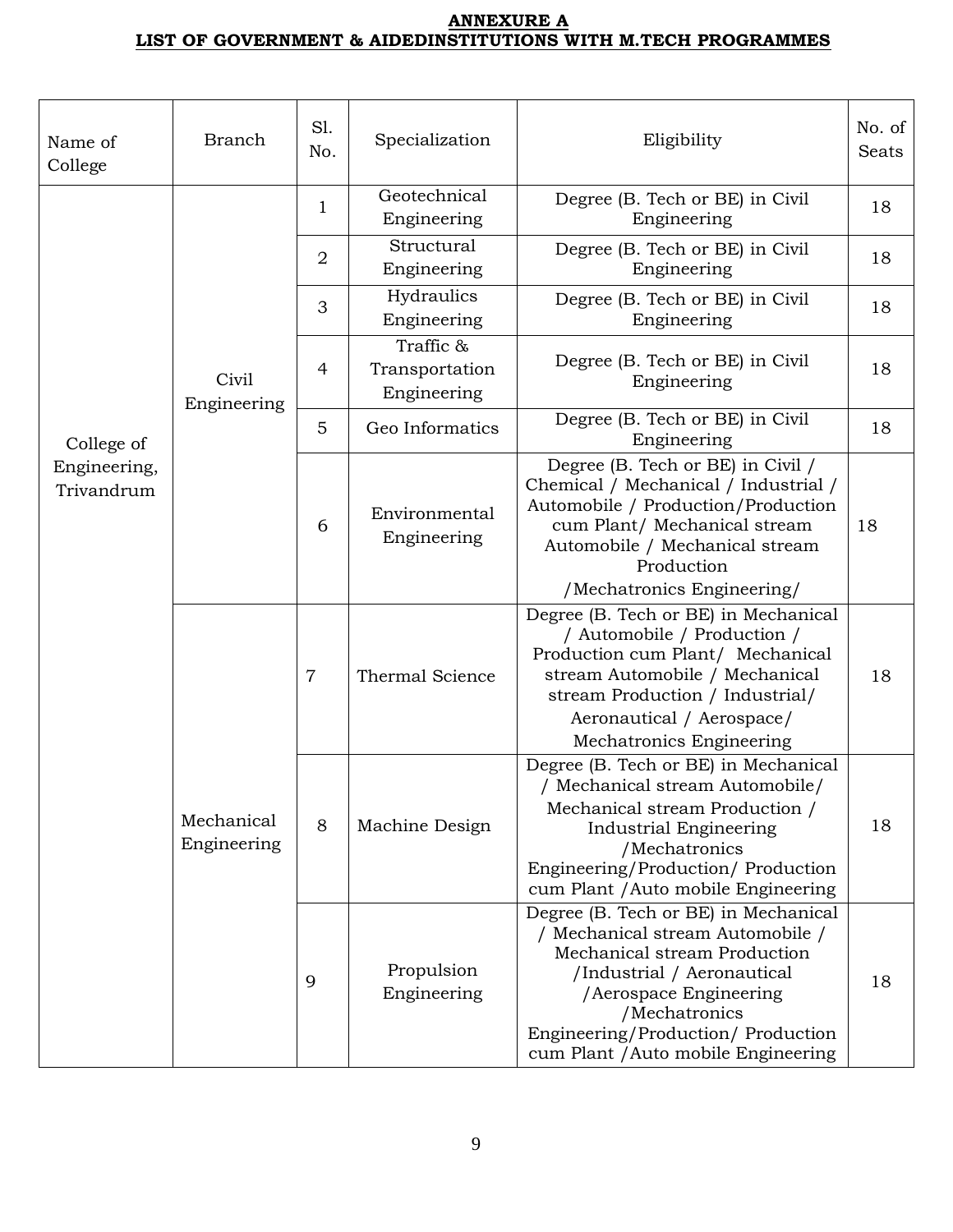| Mechanical                 |                                                         | 10 | Industrial<br>Engineering                                 | Degree (B. Tech or BE) in Industrial<br>/ Mechanical / Production /<br>Automobile / Mechanical Stream<br>Production / Production cum Plant/<br>Mechanical stream Automobile /<br>Aeronautical Engineering /<br>Aerospace Engineering<br>/Mechatronics Engineering                                                    | 18 |
|----------------------------|---------------------------------------------------------|----|-----------------------------------------------------------|----------------------------------------------------------------------------------------------------------------------------------------------------------------------------------------------------------------------------------------------------------------------------------------------------------------------|----|
|                            |                                                         | 11 | Financial<br>Engineering                                  | Degree (B. Tech or BE) in any<br><b>Engineering Discipline</b>                                                                                                                                                                                                                                                       | 18 |
|                            | Engineering                                             | 12 | Manufacturing<br>and<br>Automation                        | Degree (B. Tech or BE) in<br>Mechanical Engineering/<br>Production Engineering / Auto<br>mobile/Industrial<br>Engineering/Manufacturing<br>Technology/ Production cum Plant<br>Engineering                                                                                                                           | 18 |
|                            |                                                         | 13 | Electrical<br>Machines                                    | Degree (B. Tech or BE) in Electrical<br>& Electronics Engineering                                                                                                                                                                                                                                                    | 18 |
| College of                 |                                                         | 14 | Power Systems                                             | Degree (B. Tech or BE) in Electrical<br>& Electronics Engineering                                                                                                                                                                                                                                                    | 18 |
| Engineering,<br>Trivandrum | Electrical &<br>Electronics<br>Engineering              | 15 | Control<br>Systems                                        | Degree (B. Tech or BE) in Electrical<br>& Electronics/ Electronics &<br>Communication/Instrumentation<br>and Control Engineering                                                                                                                                                                                     | 18 |
|                            |                                                         | 16 | Guidance &<br>Navigational<br>Control                     | Degree (B. Tech or BE) in Electrical<br>& Electronics Engineering/<br>Electronics & Communication Eng.                                                                                                                                                                                                               | 18 |
|                            | Electronics<br>$\&$<br>Communica<br>tion<br>Engineering | 17 | Signal<br>Processing                                      | Degree (B. Tech or BE) in Applied<br>Electronics & Instrumentation /<br>Electronics & Communication /<br>Electronics & Instrumentation /<br>Instrumentation/<br>Electrical & Electronics /<br>Electronics / Electronics & Bio<br>Medical/Instrumentation and<br>Control/Biomedical Engineering                       | 18 |
|                            |                                                         | 18 | Microwave &<br>Television<br>Engineering                  | Degree (B. Tech or BE) in Applied<br>Electronics & Instrumentation /<br>Electronics & Communication<br>Engineering                                                                                                                                                                                                   | 18 |
|                            |                                                         | 19 | Applied<br>Electronics &<br>Instrumentatio<br>$\mathbf n$ | Degree (B. Tech or BE) in Applied<br>Electronics & Instrumentation/<br>Instrumentation & Control/ Bio<br>Medical Instrumentation/<br>Electronics & Bio Medical<br>Engineering/Electronics &<br>Instrumentation/Instrumentation<br>Engineering/Electronics/<br>Electronics & Communication/Bio<br>medical Engineering | 18 |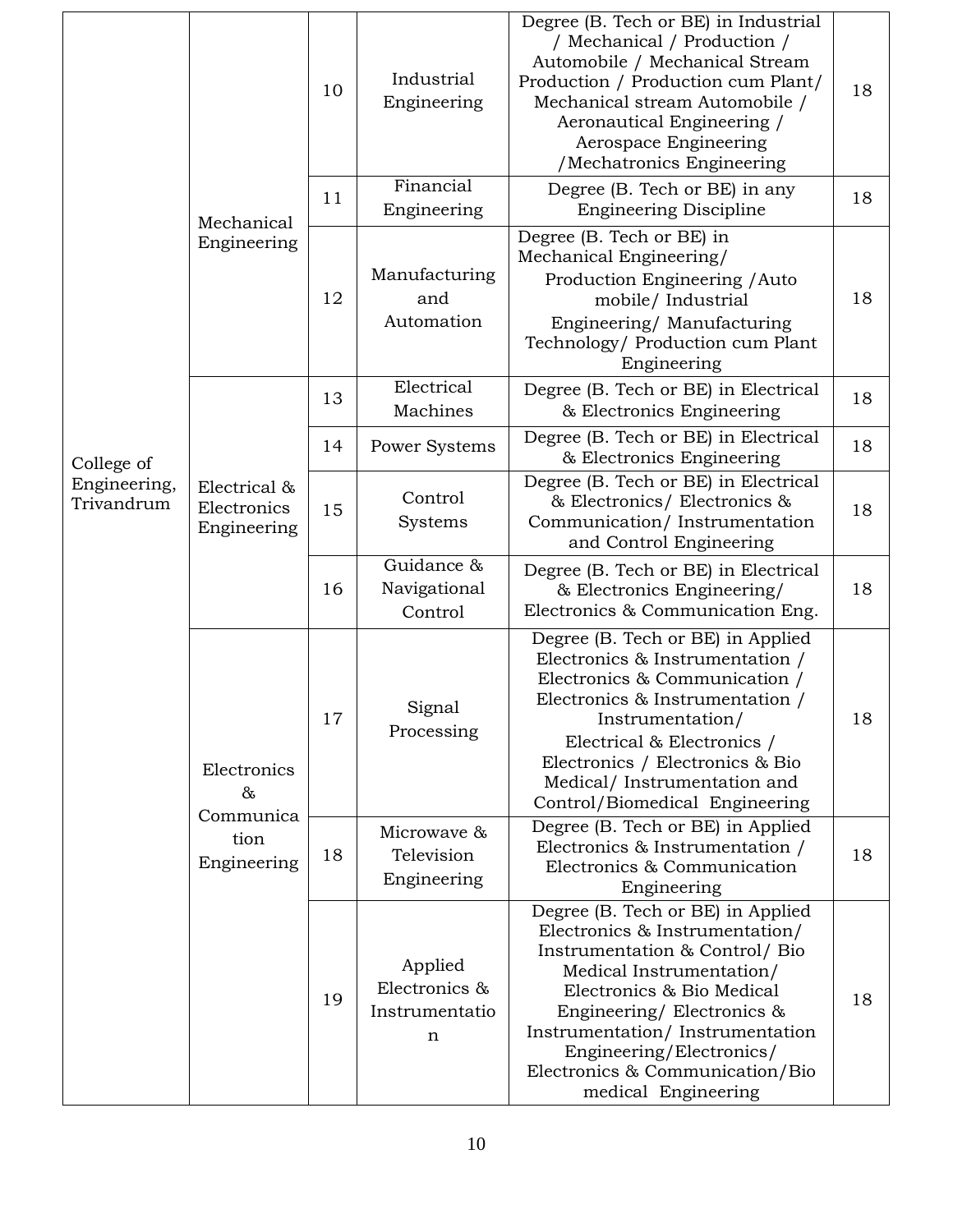| College of<br>Engineering,<br>Trivandrum | Electronics &<br>Communication<br>Engineering                                                    | 20 | Micro &<br>Nano<br>Electronics       | Degree (B. Tech or BE) in Applied<br>Electronics & Instrumentation /<br>Instrumentation & Control / Bio<br>medical Instrumentation/<br>Electronics & Bio-Medical<br>Engineering/Electronics &<br>Instrumentation/Instrumentation<br>Engineering/Electronics<br>Engineering/Electronics &<br>Communication Engineering                                                | 18 |
|------------------------------------------|--------------------------------------------------------------------------------------------------|----|--------------------------------------|----------------------------------------------------------------------------------------------------------------------------------------------------------------------------------------------------------------------------------------------------------------------------------------------------------------------------------------------------------------------|----|
|                                          | Inter<br>disciplinary<br>(Mechanical/<br>Electrical/<br>Electronics &<br>communication)          | 21 | Robotics<br>and<br>Automation        | Degree (B. Tech or BE) in Electronics<br>and Communication Engineering /<br>Applied Electronics and<br>Instrumentation/Instrumentation<br>and control/ Electrical and<br>Electronics Engineering /<br>Mechanical Engineering /<br>Production Engineering / Production<br>cum Plant<br>Automobile Engineering / Industrial<br>Engineering/Manufacturing<br>Technology | 18 |
|                                          | Inter<br>disciplinary<br>(Computer<br>Science/<br>Electrical/<br>Electronics &<br>communication) | 22 | Artificial<br>Intelligence           | Degree (B. Tech or BE) in Computer<br>Science & Engineering/ BE in<br>Electronics and Communication<br>Engineering /<br>Applied Electronics and<br>Instrumentation/Instrumentation<br>and control/ Electrical and<br>Electronics Engineering /<br>Mechanical Engineering /<br><b>Information Technology</b>                                                          | 18 |
|                                          | Computer<br>Science &                                                                            | 23 | Computer<br>Science &<br>Engineering | Degree (B. Tech or BE) in Computer<br>Science & Engineering / Information<br>Technology                                                                                                                                                                                                                                                                              | 18 |
|                                          | Engineering                                                                                      | 24 | Information<br>Security              | Degree (B. Tech or BE) in Computer<br>Science & Engineering / Information<br>Technology                                                                                                                                                                                                                                                                              | 18 |
|                                          | Architecture                                                                                     | 25 | Planning<br>(Housing)                | Degree In Architecture. (In the<br>absence of students with<br>Architecture Degree, Degree (B. Tech<br>or BE) in Civil Engineering and<br>Degree in Planning will be<br>considered)                                                                                                                                                                                  | 18 |
|                                          |                                                                                                  | 26 | Urban<br>Design                      | Degree (B. Arch) in Architecture                                                                                                                                                                                                                                                                                                                                     | 18 |
|                                          |                                                                                                  | 27 | Environmen<br>tal Design             | Degree (B. Arch) in Architecture                                                                                                                                                                                                                                                                                                                                     | 18 |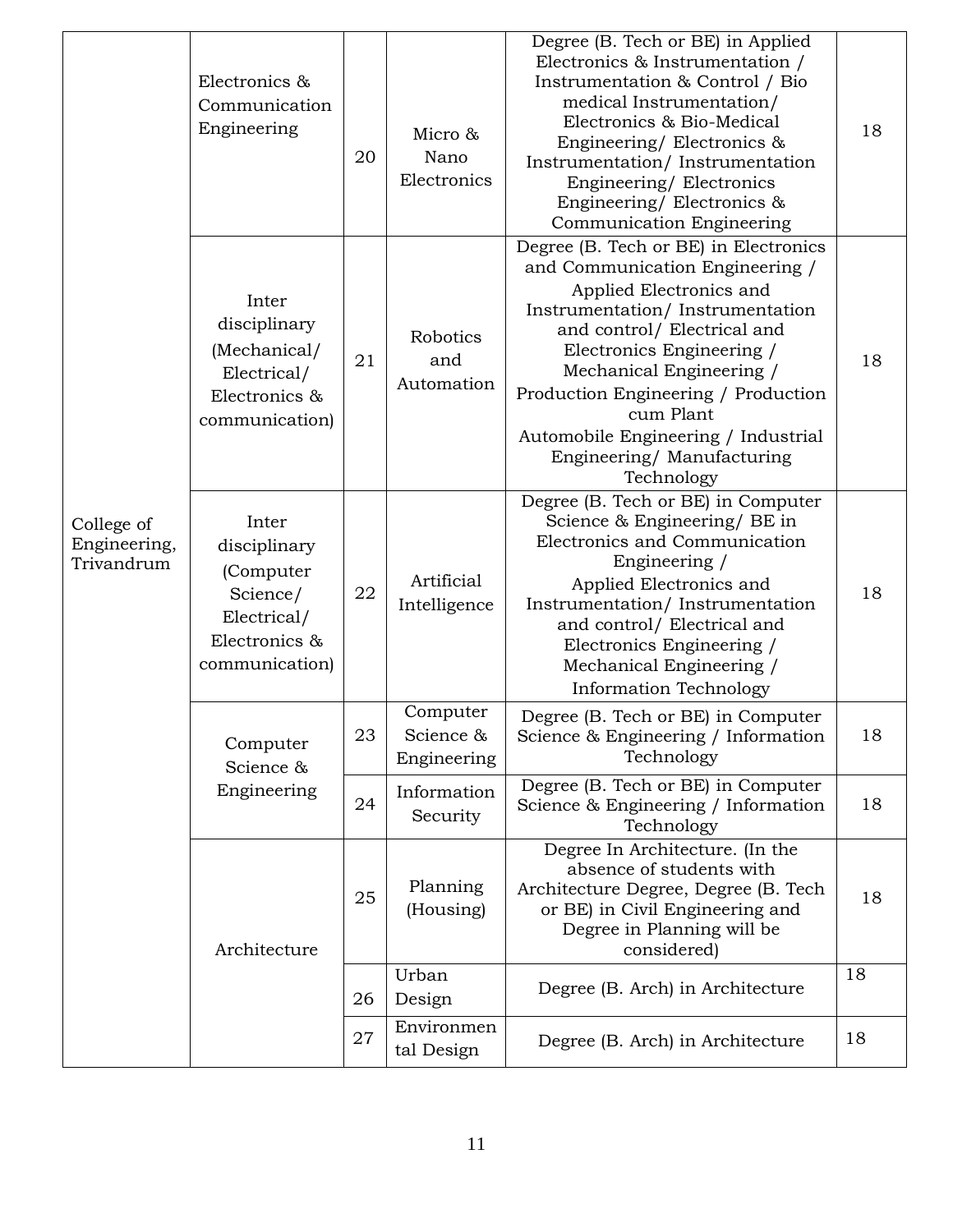| Rajiv Gandhi                                      | Mechanical<br>Engineering                  | 28 | Industrial<br>Engineering &<br>Management                 | Degree (B. Tech or BE) in any<br><b>Engineering Discipline</b>                                                                                                                                                                             | 18 |
|---------------------------------------------------|--------------------------------------------|----|-----------------------------------------------------------|--------------------------------------------------------------------------------------------------------------------------------------------------------------------------------------------------------------------------------------------|----|
|                                                   | Electrical &<br>Electronics<br>Engineering | 29 | Industrial<br>Drives &<br>Control                         | Degree (B. Tech or BE) in<br>Electrical &<br>Electronics/Electronics &<br>Communication/Electronics/<br>Applied Electronics and<br>Instrumentation/Electronics &<br>Instrumentation/Instrumentation<br>& Control Engineering               | 18 |
| Institute of<br>Technology,                       | Civil<br>Engineering                       | 30 | Transportation<br>Engineering                             | Degree (B. Tech or BE) in Civil<br>Engineering                                                                                                                                                                                             | 18 |
| Kottayam                                          | Electronics &<br>Communication             | 31 | Advanced<br>Communication<br>& Information<br>System      | Degree (B. Tech or BE) in<br>Electronics & Communication<br>Engineering / Information<br>Technology                                                                                                                                        | 18 |
|                                                   | Engineering                                | 32 | Advanced<br>Electronics &<br>Communication<br>Engineering | Degree (B. Tech or BE) in<br>Electronics & Communication<br>Engineering                                                                                                                                                                    | 18 |
|                                                   | Computer<br>Science &<br>Engineering       | 33 | Computer<br>Science &<br>Engineering                      | Degree (B. Tech or BE) in<br>Computer Science & Engineering /<br><b>Information Technology</b>                                                                                                                                             | 18 |
| Government<br>Engineering<br>College,<br>Thrissur | Civil<br>Engineering                       | 34 | Environmental<br>Engineering                              | Degree (B. Tech or BE) in Civil /<br>Chemical / Mechanical/ Industrial<br>/ Automobile / Production /<br>Production cum Plant/ Mechanical<br>stream Automobile / Mechanical<br>stream Production Engineering /<br>Mechatronics Engineering | 18 |
|                                                   |                                            | 35 | WaterResources<br>& Hydro<br>Informatics                  | Degree (B. Tech or BE) in Civil<br>Engineering                                                                                                                                                                                             | 18 |
|                                                   |                                            | 36 | Structural<br>Engineering                                 | Degree (B. Tech or BE) in Civil<br>Engineering                                                                                                                                                                                             | 18 |
|                                                   | Mechanical<br>Engineering                  | 37 | Production<br>Engineering                                 | Degree (B. Tech or BE) in<br>Mechanical / Production /<br>Industrial / Automobile /<br>Mechanical stream Automobile/<br>Mechanical stream Production/<br>Production cum Plant/<br>Mechatronics Eng.                                        | 18 |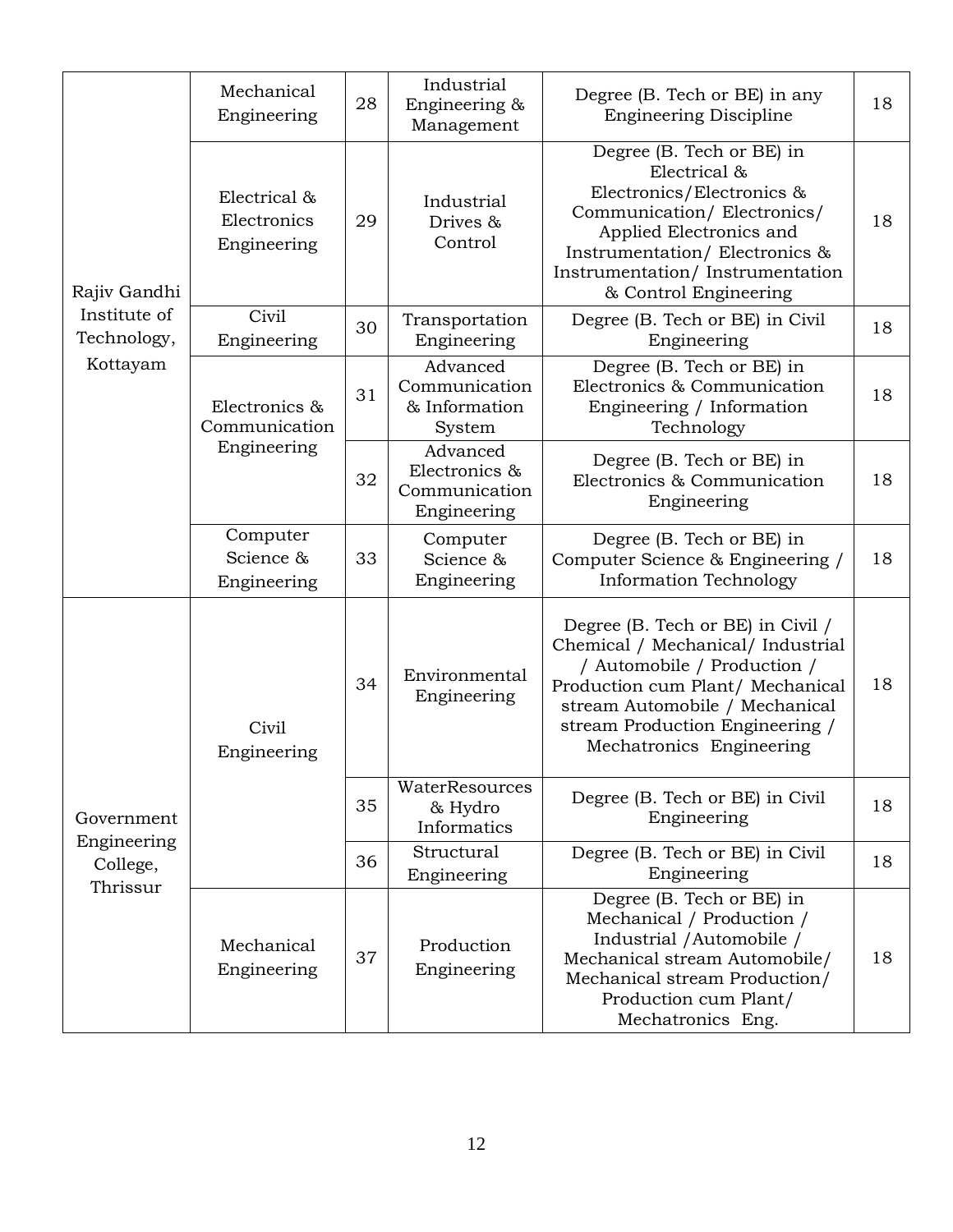|                                                   |                                               | 38 | Internal<br>Combustion<br>Engines &<br>Turbo<br>Machinery | Degree (B. Tech or BE) in<br>Automobile / Mechanical /<br>Mechanical stream Automobile<br>Engineering/Aeronautical<br>Engineering/ Aerospace<br>Engineering                                                                                                                                                                                                                                                           | 18 |
|---------------------------------------------------|-----------------------------------------------|----|-----------------------------------------------------------|-----------------------------------------------------------------------------------------------------------------------------------------------------------------------------------------------------------------------------------------------------------------------------------------------------------------------------------------------------------------------------------------------------------------------|----|
|                                                   |                                               | 39 | Power Systems                                             | Degree (B. Tech or BE) in<br>Electrical & Electronics<br>Engineering                                                                                                                                                                                                                                                                                                                                                  | 18 |
|                                                   | Electrical &<br>Electronics<br>Engineering    | 40 | Power<br>Electronics                                      | Degree (B. Tech or BE) in<br>Electrical & Electronics<br>Engineering/Electronics &<br>Communication Eng.                                                                                                                                                                                                                                                                                                              | 18 |
| Government<br>Engineering<br>College,<br>Thrissur | Electronics &<br>Communication<br>Engineering | 41 | Communication<br>Engineering &<br>Signal<br>Processing    | Degree (B. Tech or BE) in<br>Electronics &<br>Communication/Electronics<br>Engineering                                                                                                                                                                                                                                                                                                                                | 18 |
|                                                   | Production<br>Engineering                     | 42 | Manufacturing<br>Systems<br>Management                    | Degree (B. Tech or BE) in<br>Production / Mechanical stream<br>Production/ Production cum<br>Plant/ Mechanical stream<br>Automobile / Mechanical /<br>Industrial / Automobile / Printing<br>Technology/Mechatronics<br>Engineering                                                                                                                                                                                    | 18 |
|                                                   | Chemical<br>Engineering                       | 43 | Process Control                                           | Degree (B. Tech or BE) in<br>Chemical Engineering/Bio-<br>Technology & Bio-Chemical<br>Engineering. (In the absence of<br>above candidates, Degree (B. Tech<br>or BE) in Instrumentation /<br>Instrumentation & Control/<br>Applied Electronics&Instru-<br>mentation/Electronics &<br>instrumentation/ Bio Medical /<br>Electronics & Bio Medical / Bio<br>Medical Instrumentation<br>Engineering will be considered) | 18 |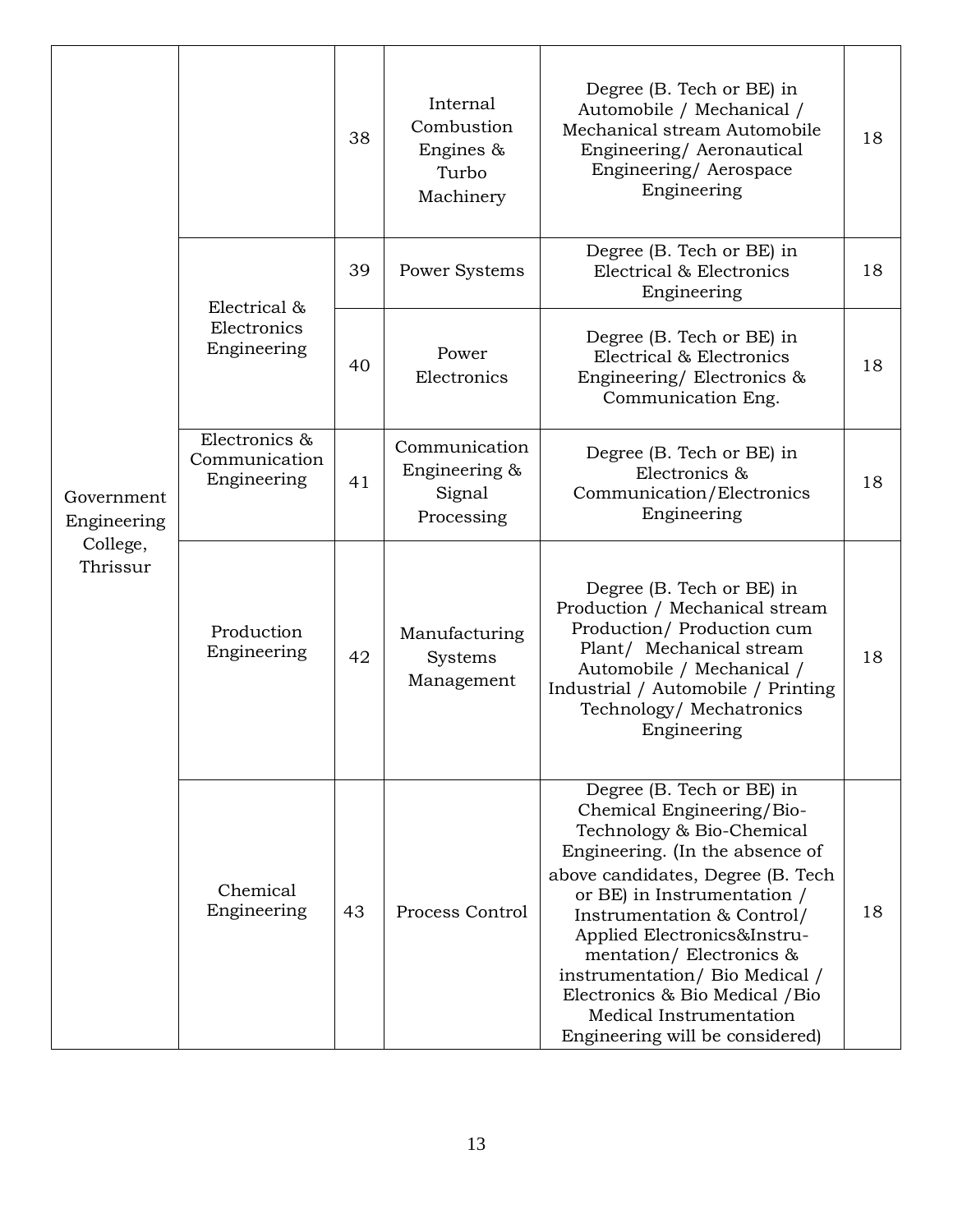|                                                                                 | Computer<br>Science &<br>Engineering          | 44 | Computer<br>Science &<br>Engineering                | Degree (B. Tech or BE) in<br>Computer Science & Engineering<br>/ Information Technology                                                                                                                                                             | 18 |
|---------------------------------------------------------------------------------|-----------------------------------------------|----|-----------------------------------------------------|-----------------------------------------------------------------------------------------------------------------------------------------------------------------------------------------------------------------------------------------------------|----|
| Government<br>Engineering<br>College,<br>Thrissur                               | Architecture                                  | 45 | Urban Planning                                      | Degree In Architecture. (In the<br>absence of students with<br>Architecture Degree, Degree (B.<br>Tech or BE) in Civil Engineering<br>and Degree in Planning will be<br>considered)                                                                 | 18 |
|                                                                                 | Mechanical<br>Engineering                     | 46 | Advanced<br>Manufacturing &<br>Mechanical<br>System | Degree (B. Tech or BE) in<br>Mechanical / Production /<br>Industrial / Automobile /<br>Mechanical stream Production /<br>Production cum Plant/<br>Mechanical stream Automobile<br>Engineering / Mechatronics<br>Engineering                         | 18 |
|                                                                                 | Electrical &<br>Electronics<br>Engineering    | 47 | Power<br>Electronics &<br><b>Drives</b>             | Degree (B. Tech or BE) in<br>Electrical & Electronics<br>Engineering                                                                                                                                                                                | 18 |
| Government<br>College of<br>Engineering,                                        |                                               | 48 | Power Systems                                       | Degree (B. Tech or BE) in<br>Electrical & Electronics<br>Engineering                                                                                                                                                                                | 18 |
| Kannur                                                                          | Civil<br>Engineering                          | 49 | Computer Aided<br>Structural<br>Engineering         | Degree (B. Tech or BE) in Civil<br>Engineering                                                                                                                                                                                                      | 18 |
|                                                                                 | Electronics &<br>Communication<br>Engineering | 50 | Signal<br>Processing &<br>Embedded<br>Systems       | Degree (B. Tech or BE) in Applied<br>Electronics & Instrumentation /<br>Instrumentation/Electronics &<br>Communication / Electronics &<br>Instrumentation / Electrical &<br>Electronics / Electronics /<br>Electronics & Bio Medical<br>Engineering | 18 |
| Government<br>Engineering<br>College,<br>Barton Hill,<br>Thiruvanant<br>hapuram | Information<br>Technology                     | 51 | Network<br>Engineering                              | Degree (B. Tech or BE) in<br>Computer Science &<br>Engineering/Information<br>Technology/ Electronics &<br>Communication/Electrical<br>&Electronics Eng.                                                                                            | 18 |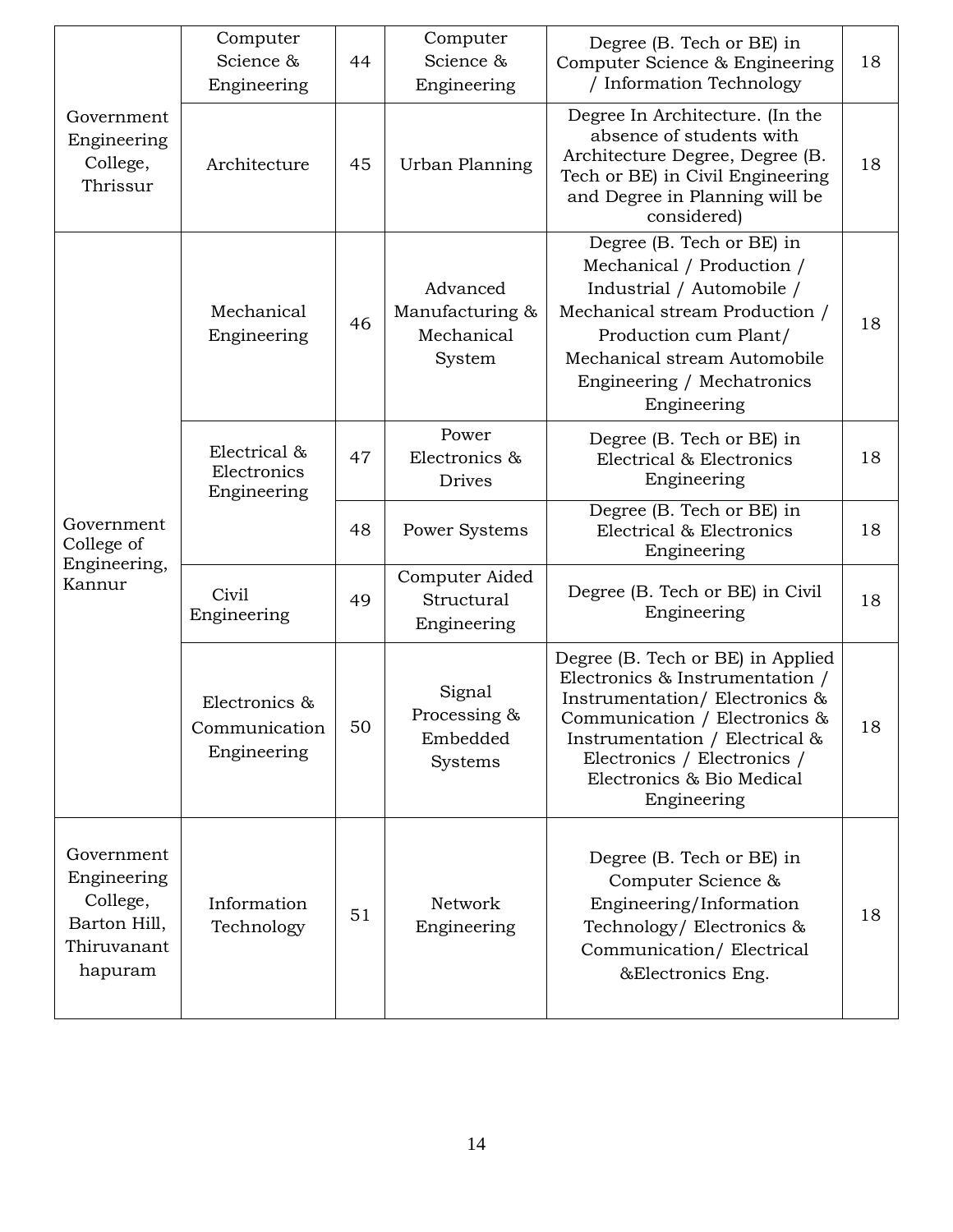|                                                                                 | Mechanical<br>Engineering                     | 52 | Machine Design                   | Degree (B. Tech or BE) in<br>Mechanical / Mechanical stream<br>Automobile/<br>Mechanical stream Production /<br>Industrial Engineering /<br>Mechatronics Engineering/<br>Production/ Production cum<br>Plant/Auto mobile Engineering.                                                                                                                                                                                                                                              | 18 |
|---------------------------------------------------------------------------------|-----------------------------------------------|----|----------------------------------|------------------------------------------------------------------------------------------------------------------------------------------------------------------------------------------------------------------------------------------------------------------------------------------------------------------------------------------------------------------------------------------------------------------------------------------------------------------------------------|----|
| Government<br>Engineering<br>College,<br>Barton Hill,<br>Thiruvanant<br>hapuram | Electronics &<br>Communication<br>Engineering | 53 | Signal<br>Processing             | Degree (B. Tech or BE) in Applied<br>Electronics & Instrumentation /<br>Electronics & Communication /<br>Electronics & Instrumentation /<br>Electrical & Electronics /<br>Electronics / Electronics & Bio<br>Medical Engineering /<br>Instrumentation/<br>Instrumentation and Control/Bio<br>Medical Eng.                                                                                                                                                                          | 18 |
|                                                                                 | Electrical &<br>Electronics<br>Engineering    | 54 | Power System &<br>Control        | Degree (B. Tech or BE) in<br>Electrical & Electronics<br>Engineering                                                                                                                                                                                                                                                                                                                                                                                                               | 18 |
| Government<br>Engineering<br>College,<br>Kozhikode                              | Chemical<br>Engineering                       | 55 | Computer Aided<br>Process Design | Degree (B. Tech or BE) in<br>Chemical Engineering, Bio<br>Chemical Engineering, Bio<br>Technology, Bio Technology &<br>Bio Chemical Engineering,<br>Polymer and Rubber Technology,<br>Polymer Engineering, Fire and<br>Safety Engineering, Petroleum<br>Engineering/<br>Instrumentation/<br>Instrumentation and<br>Control/Applied Electronics &<br>Instrumentation/Electronics&<br>Instrumentation/ Bio Medical/<br>Electronics & Bio Medical/Bio<br>Medical Instrumentation Eng. | 18 |
|                                                                                 | Applied<br>Electronics &<br>Instrumentation   | 56 | Signal<br>Processing             | Degree (B. Tech or BE) in Applied<br>Electronics & Instrumentation /<br>Instrumentation/Electronics&<br>Communication / Electronics &<br>Instrumentation / Electrical &<br>Electronics / Electronics /<br>Electronics & Bio Medical/Bio<br>Medical/Instrumentation and<br>Control Engineering                                                                                                                                                                                      | 18 |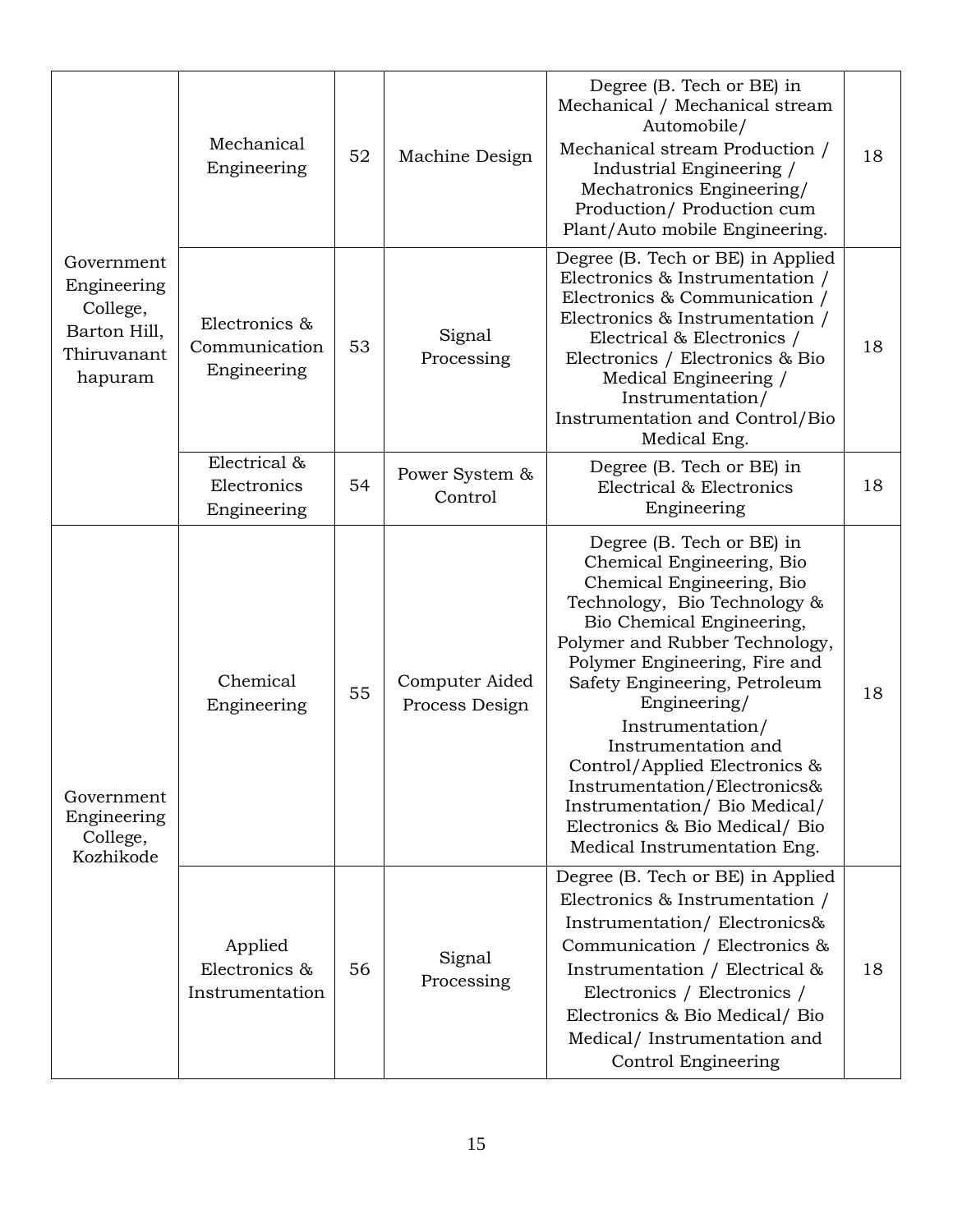| Government<br>Engineering<br>College,<br>Kozhikode                      | Mechanical<br>Engineering                      | 57 | Energy Systems -<br>Analysis &<br>Design                  | Degree (B. Tech or BE) in<br>Mechanical / Chemical/Energy<br>Engineering                                                                                                                                                                                                    | 18 |
|-------------------------------------------------------------------------|------------------------------------------------|----|-----------------------------------------------------------|-----------------------------------------------------------------------------------------------------------------------------------------------------------------------------------------------------------------------------------------------------------------------------|----|
|                                                                         | Electrical &<br>Electronics<br>Engineering     | 58 | <b>Power Electronics</b><br>& Control                     | Degree (B. Tech or BE) in<br>Electrical & Electronics<br>Engineering                                                                                                                                                                                                        | 18 |
|                                                                         | Computer<br>Science &<br>Engineering           | 59 | Computer<br>Science & System<br>Engineering               | Degree (B. Tech or BE) in<br>Computer Science & Engineering<br>/ Information Technology                                                                                                                                                                                     | 18 |
| Government<br>Engineering<br>College, Idukki                            | Information<br>Technology                      | 60 | Network<br>Engineering                                    | Degree (B. Tech or BE) in<br>Computer Science &<br>Engineering/Information<br>Technology/ Electronics &<br>Communication/Electrical<br>&Electronics Eng                                                                                                                     | 18 |
|                                                                         | Electronics &<br>Communicatio<br>n Engineering | 61 | VLSI&<br>Embedded<br>Systems                              | Degree (B. Tech or BE) in<br>Electronics & Communication /<br>Applied Electronics / Applied<br>Electronics&Instrumentation<br>/Electronics & Instrumentation/<br>Electronics & Bio Medical /<br>Electronics/Instrumentation/Bio<br>Medical/Electrical & Electronics<br>Eng. | 18 |
| Government<br>Engineering<br>College,<br>Sreekrishnapur<br>am, Palakkad | Computer<br>Science &<br>Engineering           | 62 | Computational<br>Linguistics                              | Degree (B. Tech or BE) in<br>Computer Science & Engineering<br>/ Information Technology                                                                                                                                                                                     | 18 |
| Government<br>Engineering                                               | Electronics &<br>Communicatio<br>n Engineering | 63 | Communication<br>Engineering &<br>Signal Processing       | Degree (B. Tech or BE) in<br>Electronics &<br>Communication/Electronics<br>Engineering                                                                                                                                                                                      | 18 |
| College,<br>Wayanad                                                     | Computer<br>Science &<br>Engineering           | 64 | Network &<br>Security                                     | Degree (B. Tech or BE) in<br>Computer Science & Engineering<br>/ Information Technology                                                                                                                                                                                     | 18 |
| <b>TKM College</b><br>of Engineering,<br>Kollam                         | Mechanical<br>Engineering                      | 65 | Industrial<br>Refrigeration &<br>Cryogenic<br>Engineering | Degree (B. Tech or BE) in<br>Mechanical / Mechanical stream<br>Automobile / Mechanical stream<br>Production/<br>Production/Production cum<br>Plant/Industrial/Aerospace/<br>Mechatronics / Aeronautical Eng.                                                                | 15 |
|                                                                         | Civil<br>Engineering                           | 66 | Structural<br>Engineering &<br>Construction<br>Management | Degree (B. Tech or BE) in Civil<br>Engineering                                                                                                                                                                                                                              | 15 |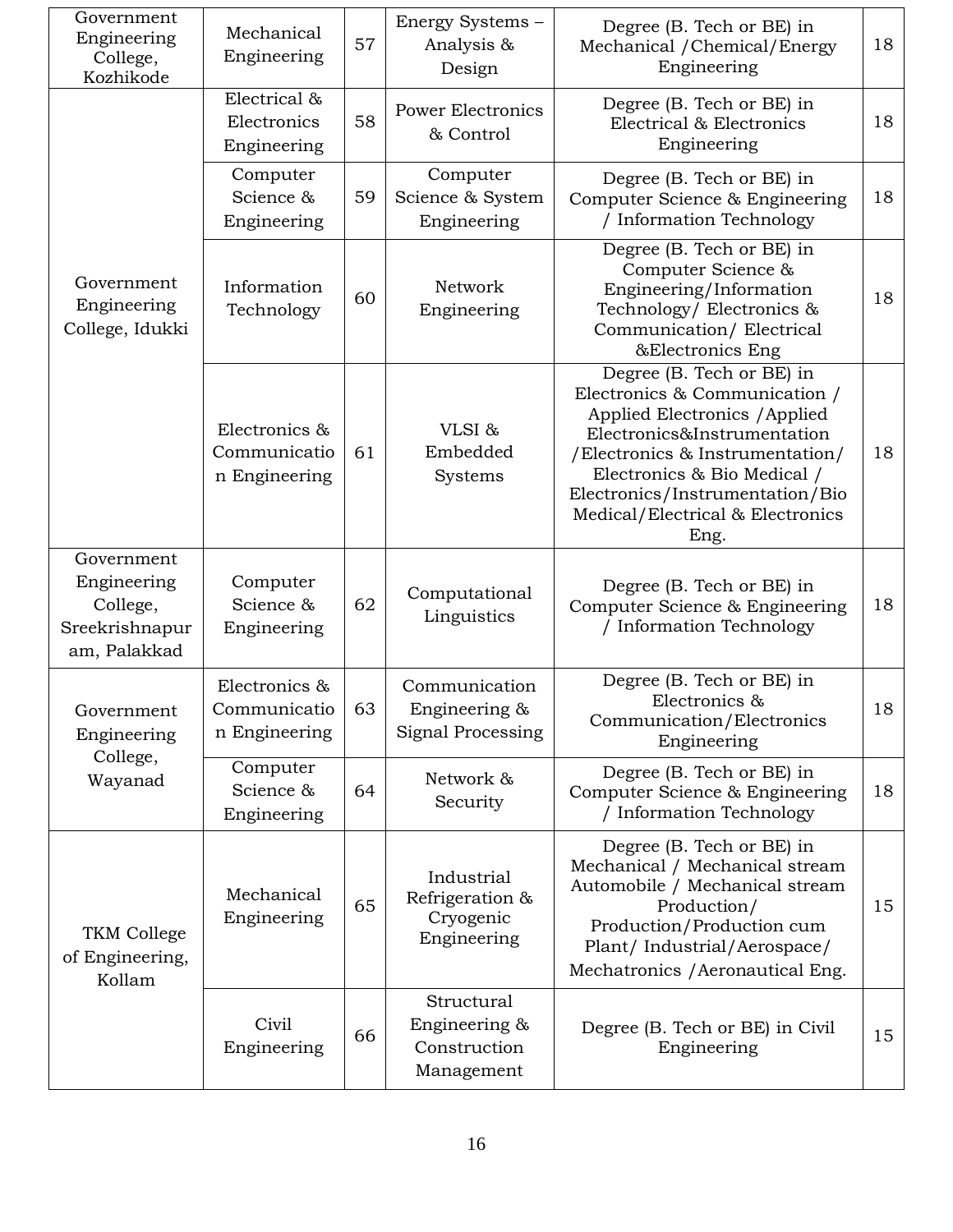| TKM College of<br>Engineering,<br>Kollam       | Inter<br>disciplinary<br>(Computer<br>Science/<br>Electrical/<br>Electronics &<br>communication | 67 | Artificial<br>Intelligence                                | Degree (B. Tech or BE) in<br>Computer Science & Engineering/<br>BE in Electronics and<br>Communication Engineering /<br>Applied Electronics and<br>Instrumentation/Instrumentation<br>and control/ Electrical and<br>Electronics Engineering /<br>Mechanical Engineering /<br><b>Information Technology</b> | 15 |
|------------------------------------------------|-------------------------------------------------------------------------------------------------|----|-----------------------------------------------------------|-------------------------------------------------------------------------------------------------------------------------------------------------------------------------------------------------------------------------------------------------------------------------------------------------------------|----|
|                                                | Electronics &<br>Communicatio<br>n Engineering                                                  | 68 | Communication<br>System                                   | Degree (B. Tech or BE) in<br>Electronics & Communication<br>Engineering/Electronics/<br>Electronics and Instrumentation/<br>Applied Electronics &<br>Instrumentation/Electronics &<br>Tele communication Eng.                                                                                               | 15 |
|                                                | Computer<br>Science &<br>Engineering                                                            | 69 | Computer<br>Science &<br>Engineering                      | Degree (B. Tech or BE) in<br>Computer Science & Engineering<br>/ Information Technology                                                                                                                                                                                                                     | 15 |
|                                                | Architecture                                                                                    | 70 | Urban Planning                                            | Degree in Architecture. (In the<br>absence of students with<br>Architecture Degree, Degree (B.<br>Tech or BE) in Civil Engineering<br>and Degree in Planning will be<br>considered                                                                                                                          | 15 |
|                                                | Electrical &<br>Electronics<br>Engineering                                                      | 71 | Power<br>Electronics                                      | Degree (B. Tech or BE) in<br>Electrical & Electronics/<br>Electronics & Communication<br>Engineering                                                                                                                                                                                                        | 15 |
| MA College of<br>Engineering,<br>Kothamangalam | Electronics &<br>Communicatio<br>n Engineering                                                  | 72 | VLSI&<br>Embedded<br>System                               | Degree (B. Tech or BE) in<br>Electronics & Communication /<br>Applied Electronics / Applied<br>Electronics & Instrumentation<br>/Electronics & Instrumentation /<br>Instrumentation/Electronics &<br>Bio Medical / Electronics/ Bio<br>Medical/Electrical & Electronics<br>Engineering                      | 20 |
|                                                | Civil<br>Engineering                                                                            | 73 | Structural<br>Engineering &<br>Construction<br>Management | Degree (B. Tech or BE) in Civil<br>Engineering                                                                                                                                                                                                                                                              | 20 |
|                                                | Mechanical<br>Engineering                                                                       | 74 | Thermal Power<br>Engineering                              | Degree (B. Tech or BE) in<br>Mechanical / Automobile /<br>Production/Production cum<br>Plant/ Mechanical stream<br>Automobile / Mechanical stream<br>Production / Industrial Engg./<br>Aeronautical Engineering /<br>Aerospace/Mechatronics Eng.                                                            | 20 |